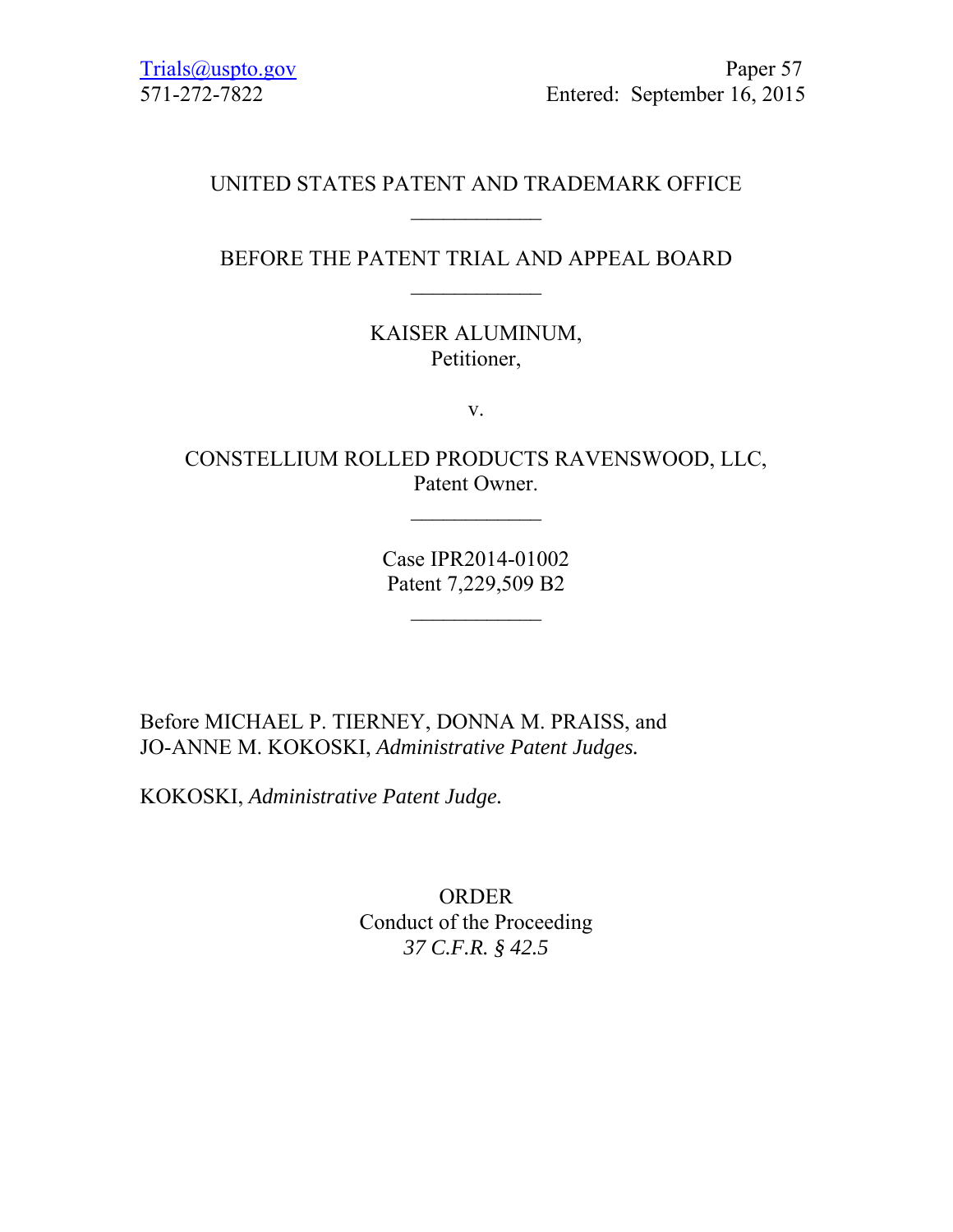#### I. INTRODUCTION

On August 19, 2015, we issued an Order to Show Cause advising Patent Owner that we would proceed to enter adverse judgment against it pursuant to 37 C.F.R. 42.73(b)(2) absent a showing of good cause as to why adverse judgment should not be entered. Paper 51 ("Show Cause Order"). On September 1, 2015, Patent Owner submitted its Response to the Show Cause Order, opposing entry of adverse judgment and requesting that the Board terminate this proceeding without rendering a final decision. Paper 53 ("Resp."). On September 9, 2015, Petitioner submitted a Reply to Patent Owner's Response. Paper 56 ("Reply"). On September 8, 2015, we advised the parties via e-mail that the hearing that was then scheduled for September 15, 2015, was postponed to September 30, 2015 pending the resolution of the issues presented in the Show Cause Order.

For the reasons set forth below, we decline to enter adverse judgment against Patent Owner under  $\S$  42.73(b)(2), and we determine that termination of this proceeding without rendering a final written decision is not appropriate under the circumstances presented.

#### II. BACKGROUND

On December 29, 2014, we entered a Decision on Institution, instituting trial with respect to claim 10 of U.S. Patent No. 7,229,509 B2 ("the  $\degree$ 509 patent"). Paper 11, 15–16. On February 19, 2015, we denied Petitioner's motion to stay a co-pending ex parte reexamination styled Reexamination Control No. 96/000,071 ("the '071 reexamination"), and copending Reissue Application No. 14/071,211. Paper 24. On the same day, we denied Patent Owner's motion to stay or terminate this proceeding. Paper 25. Patent Owner filed redacted and unredacted copies of its Patent

2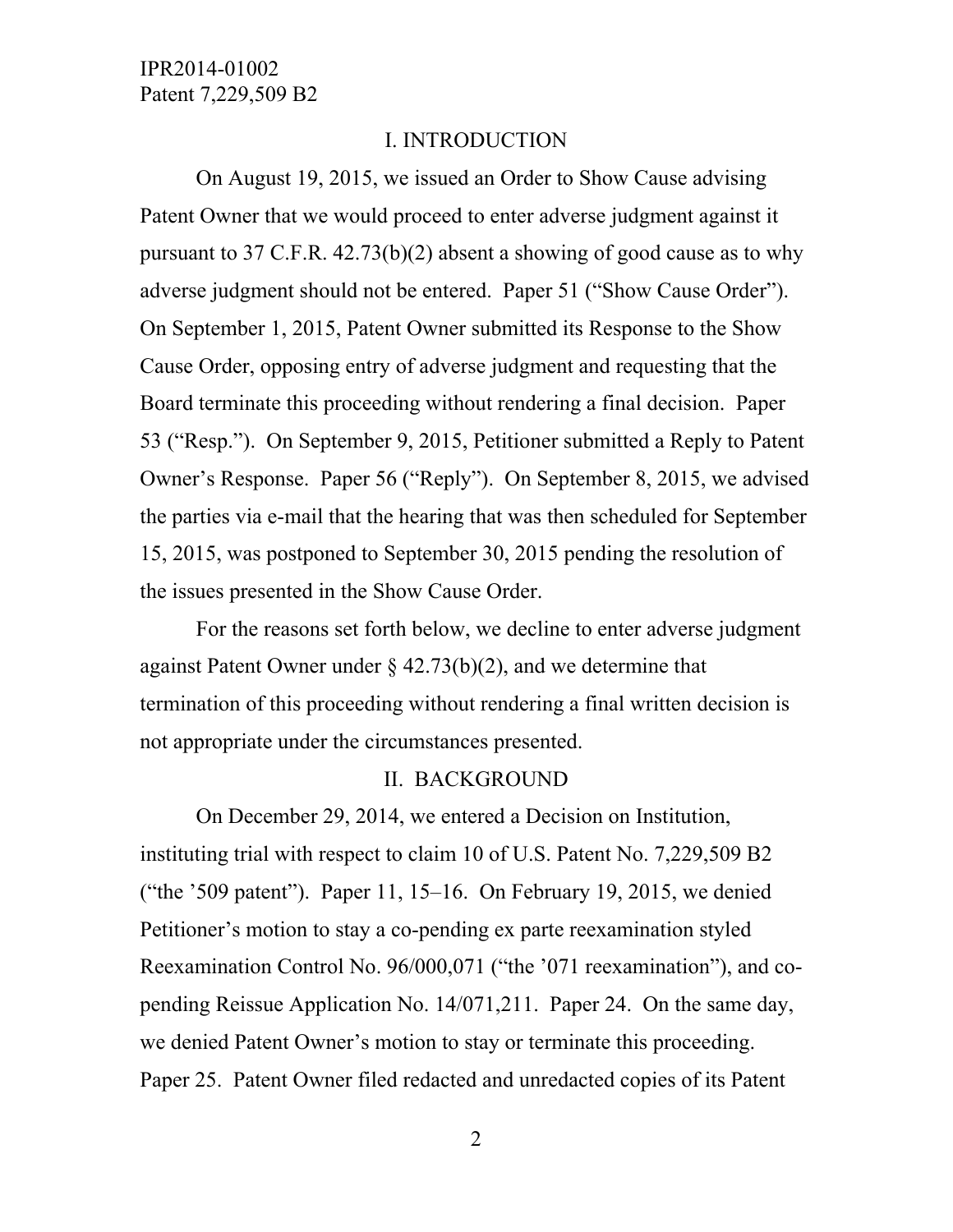Owner Response on March 27, 2015 (Papers 36 and 37), and Petitioner filed its Reply on June 20, 2015 (Paper 43). On July 13, 2015, both parties filed Requests for Oral Argument. Papers 49, 50.

During the '071 reexamination, Patent Owner submitted an amendment cancelling claim 10 of the '509 patent, which is the only claim at issue in this proceeding, and submitted new claims 17–30. *See* Ex. 2075, 5 ("Cancel claim 10."), 9 ("Claim 10 is cancelled by way of the present Response without prejudice or disclaimer as to the underlining (*sic*) subject matter. Independent Claim 17 and dependent claims 18–30 are newly added by way of the present Response."). A Notice of Intent to Issue a Reexamination Certificate ("NIRC") was mailed on August 20, 2015, cancelling claim 10 and finding claims 17–30 to be patentable. Ex. 2076, 2.

Original claim 10 and new claim 17 are set forth below:

10. A rolled product comprising an aluminum alloy, having improved strength and fracture toughness, said alloy comprising the following alloying elements added thereto:

Cu:  $2.5-4.0$  wt.  $\%$ Li:  $0.8-2.5$  wt.% Mg:  $0.2-1$  wt. $\%$ Ag:  $0.2 - 0.8$  wt. $\%$ Mn: 0.2–0.8 wt.% and Zr:  $0.05-0.3$  wt.%;

and wherein the balance is Al and normal and/or inevitable elements and impurities, with a thickness of at least about 3 inches, exhibiting in a solution heat-treated, quenched, stressrelieved and artificially aged condition, at least one set of properties selected from the group consisting of:

(a) UTS (L)>70 ksi (482.6 MPa) and K*IC*(L-T)>34 ksi√inch (37.4 MPa√m),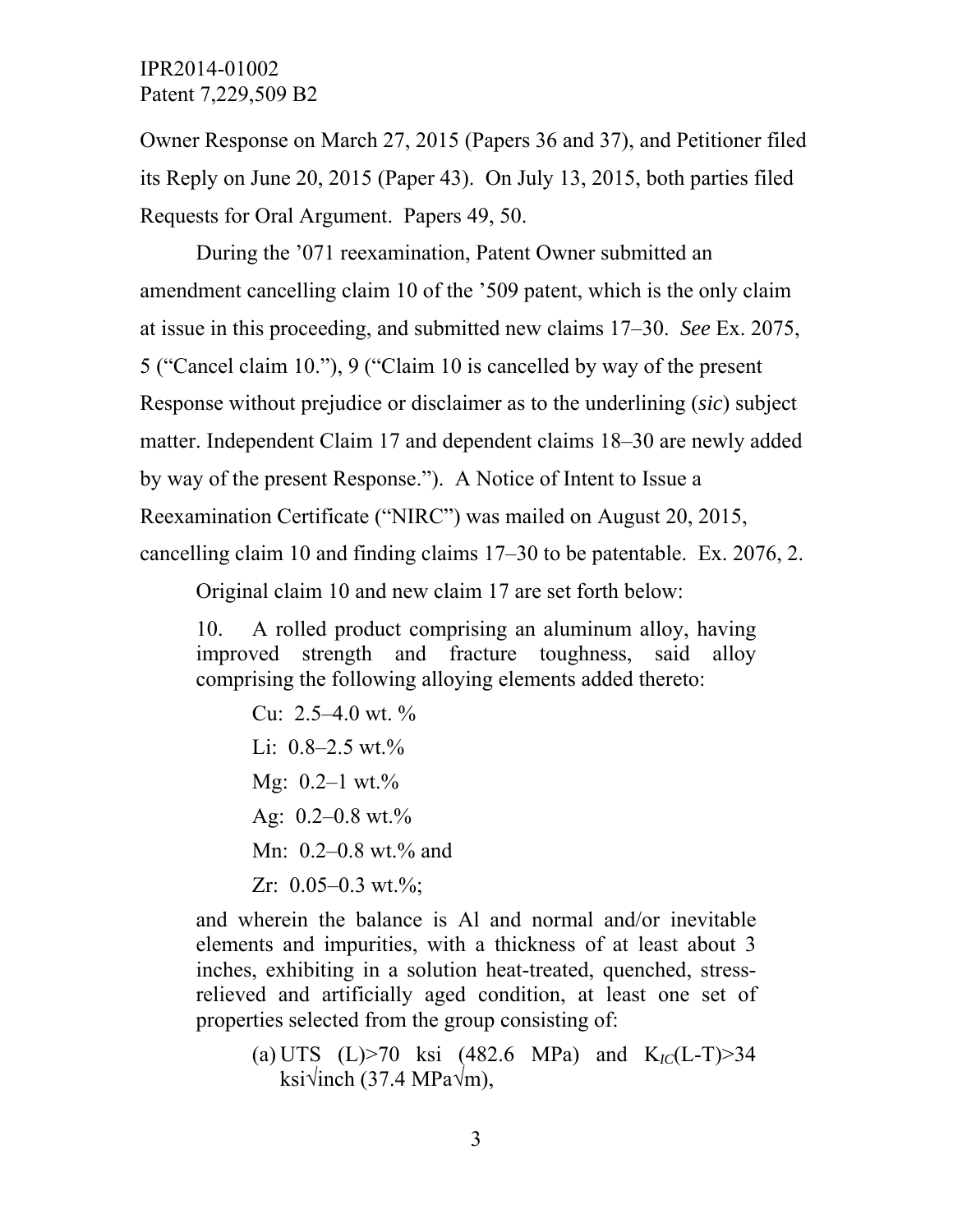IPR2014-01002 Patent 7,229,509 B2

- (b)TYS (L)>65 ksi (448.2 MPa) and K*IC*(L-T)>34 ksi√inch (37.4 MPa√m),
- (c) UTS (LT)>70 ksi (482.6 MPa) and K*IC*(T-L)>27 ksi√inch (29.7 MPa $\sqrt{m}$ ),
- (d)TYS (LT)>62 ksi (427.5 MPa) and K*IC*(T-L)>26 ksi√inch (28.6 MPa√m),
- (e) UTS (ST)>70 ksi (482.6 MPa) and K*IC*(S-T)>24 ksi√inch (26.4 MPa $\sqrt{m}$ ) and
- (f) TYS  $(ST) > 60$  ksi  $(413.7 \text{ MPa})$  and  $K_{1C}(S-T) > 23$ ksi√inch (25.3 MPa√m).

Ex. 1001, 7:30–8:16.

17. A rolled product comprising an aluminum alloy, having improved strength and fracture toughness, said alloy comprising the following alloying elements added thereto:

Cu:  $3.0-4.0$  wt. % Li:  $0.8-1.2$  wt.% Mg:  $0.2-1$  wt. $\%$ Ag:  $0.2 - 0.5$  wt.% Mn: 0.2–0.8 wt.% and Zr:  $0.05-0.3$  wt.%;

and wherein the balance is Al and normal and/or inevitable elements and impurities, with a thickness of at least about 3 inches, wherein the rolled product exhibits in a solution heattreated, quenched, stress-relieved and artificially aged condition, at least one set of properties selected from the group consisting of:

- (e) UTS (ST)>70 ksi (482.6 MPa) and K*IC*(S-T)>24 ksi√inch (26.4 MPa√m) and
- (f) TYS (ST)>60 ksi (413.7 MPa) and K*IC*(S-T)>23 ksi√inch (25.3 MPa√m).

Ex. 2075, 5.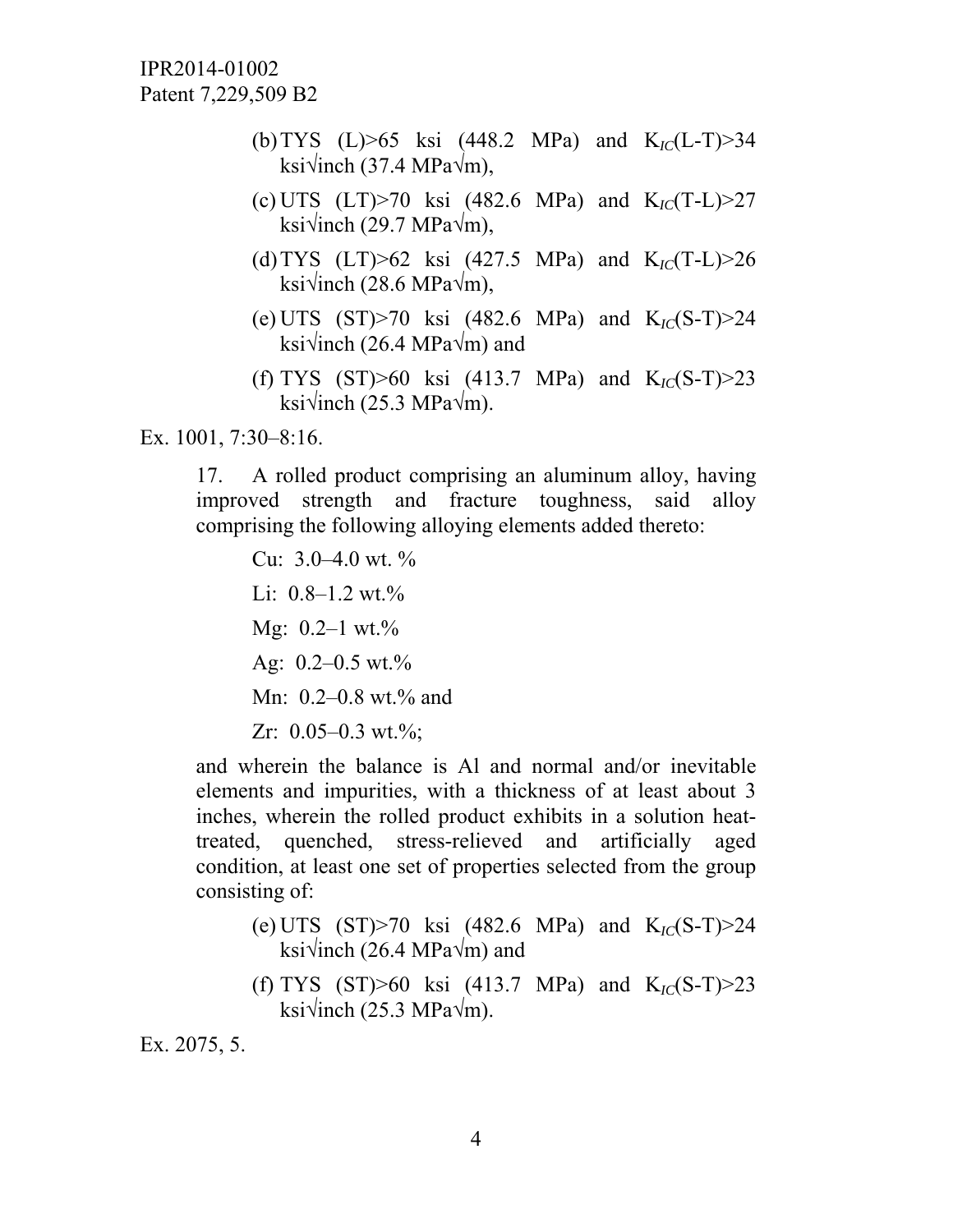### III. ANALYSIS

Patent Owner contends that it "rewrote claim 10 as a new, narrower claim 17 to facilitate prosecution and did so expressly 'without prejudice or disclaimer' to the 'subject matter' of claim 10, which now resides in claims 17–30." Resp. 1 (citing Ex. 2075, 9). Patent Owner contends that the effect of the amendment "was to secure new claims 17–30" and "mak[e] unnecessary any final decision on claim 10 itself." *Id.* at 3. According to Patent Owner, it "has not waived its appeal rights in the subject matter of claim 10, and no claim has been 'finally determined to be unpatentable' in a certificate 'canceling' such claim under 35 U.S.C. § 307(a) or § 318(a)." *Id.* Patent Owner further contends that "future patentees could attempt to sidestep § 42.73(b) by not technically 'canceling' a claim but instead 'amending' the original claim to recite additional limitations" if Patent Owner's cancellation of claim 10 in favor of new claim 17 were to be construed as a request for adverse judgment in this case. *Id.* at 5.

Petitioner argues that adverse judgment should be entered against Patent Owner because Patent Owner voluntarily cancelled claim 10, and "even if claim 10 was only amended as suggested by Patent Owner's [Response], original claim 10 would still no longer exist such that 'the party has no remaining claim in the trial' and again adverse judgment would be proper." Reply 4. Petitioner argues that Patent Owner would not be prejudiced by entry of adverse judgment because "it had the opportunity to amend claim 10 in the IPR and chose not to do so," and "also could have chosen not to amend claim 10 in the Re-Exam and simply added dependent claims and chose not to do so." *Id.* at 5 (emphasis omitted). Petitioner further argues that the Board need not determine whether Patent Owner's

5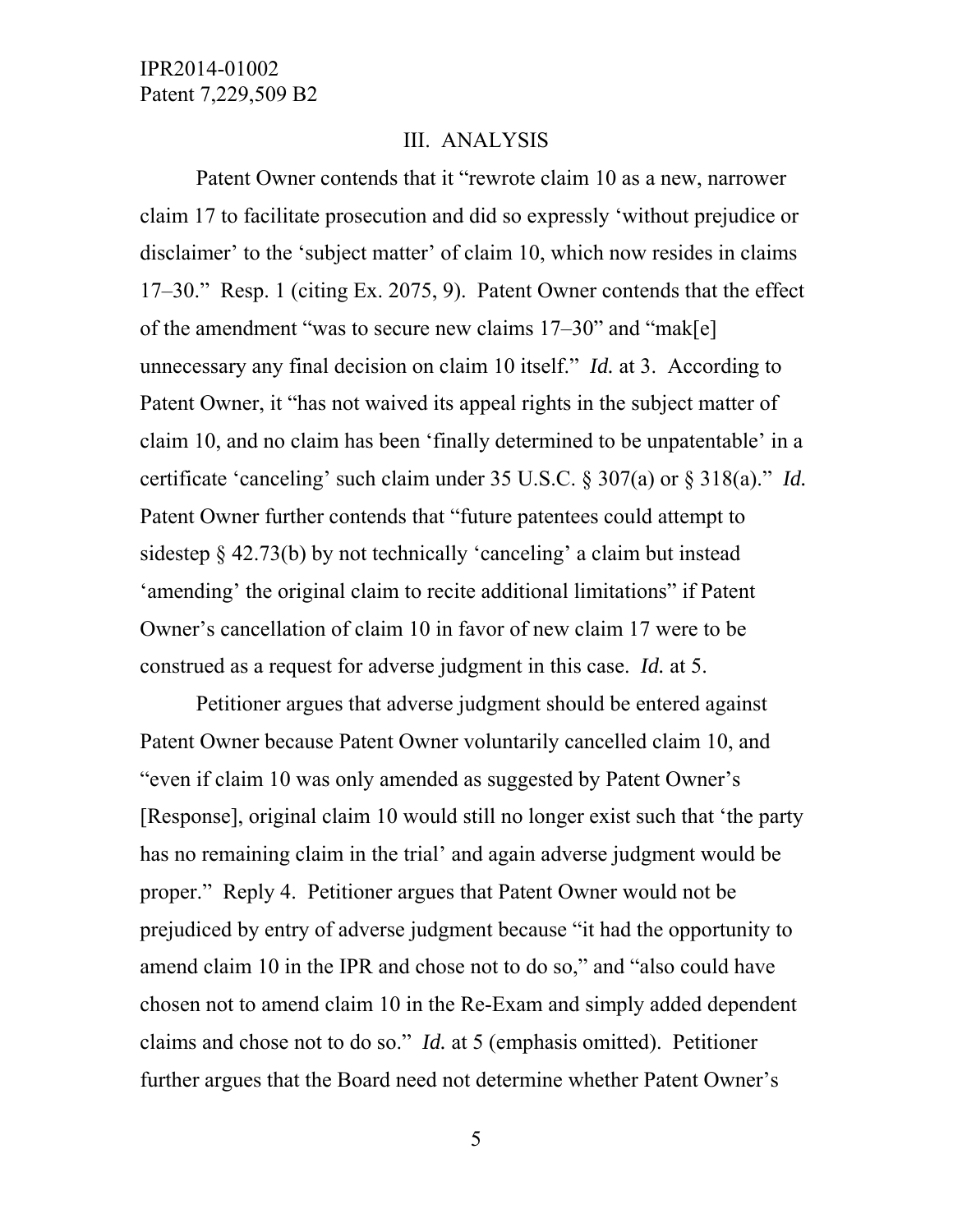### IPR2014-01002 Patent 7,229,509 B2

 $\overline{a}$ 

amendment of claim 10 is an admission that claim 10 is unpatentable because 37 C.F.R. § 42.73(b) only requires that the Board "take notice that claim 10 was cancelled during an IPR such that the Patent Owner has no remaining claims in the trial" and "does not require that the Patent Owner admit the claims are unpatentable." *Id.* at 4.

Pursuant to 37 C.F.R. § 42.73(b)(2), "[a]ctions construed to be a request for adverse judgment include . . . [c]ancellation or disclaimer of a claim such that the party has no remaining claim in the trial." We are not persuaded that Patent Owner's cancellation of claim 10 during the course of the '071 reexamination is a cancellation of a claim such that Patent Owner has no remaining claim in the trial. Although a NIRC has been mailed in the '071 reexamination, a reexamination certificate has not yet issued or published. As Patent Owner notes, 35 U.S.C. § 307(a) states that the reexamination certificate will not issue until "the time for appeal has expired or any appeal proceeding has terminated," and Patent Owner states that it "has not waived its appeal rights in the subject matter of claim 10." Resp. 3. Therefore, unless or until a reexamination certificate issues as a result of the '071 reexamination, claim 10 has not been cancelled such that we can conclude, at this time, that Patent Owner has no remaining claim in the trial.

Patent Owner included in its Response a request<sup>1</sup> that this proceeding be terminated pursuant to 37 C.F.R. § 42.72 without rendering a final decision, in order to conserve resources, preserve the work that resulted in

<sup>&</sup>lt;sup>1</sup> As Petitioner notes, Patent Owner did not request authorization from the Board to file a motion requesting such relief, and the Board did not grant leave to make such a request in the Show Cause Order. *See* Reply 1. Given the stage of the proceeding, and the fact that Petitioner had the opportunity to respond to Patent Owner's request, we will proceed to consider the merits of the request.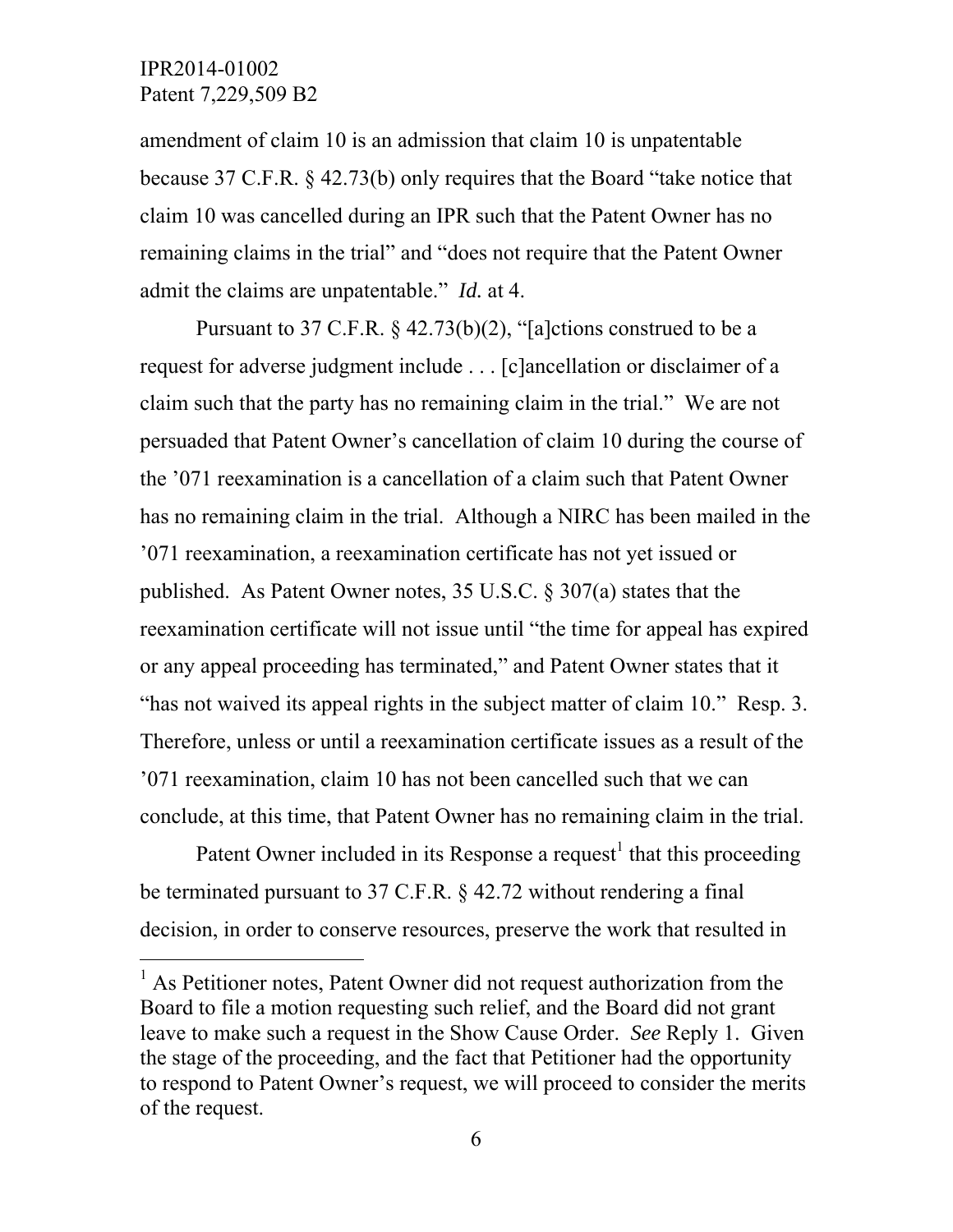the issuance of the NIRC in the '071 reexamination, "and preserve the parties' ability to challenge and defend claims 17–30 if necessary, without prejudice or estoppel." Resp. 2 (emphasis omitted). Section 42.72 provides that "[t]he Board may terminate a trial without rendering a final written decision, *where appropriate* . . . ." 37 C.F.R. § 42.72 (emphasis added). This proceeding is at an advanced stage, with oral hearing scheduled for September 30, 2015. In addition, Petitioner opposes termination. Reply 1– 2. Under these circumstances, we determine that Patent Owner's request to terminate without rendering a final written decision is not appropriate under § 42.72.

### IV. CONCLUSION

 Accordingly, we decline to enter adverse judgment against Patent Owner under 37 C.F.R. § 42.73(b)(2). Patent Owner's request to terminate the proceeding without rendering a final written decision pursuant to 37 C.F.R. § 42.72 is denied.

#### ORDER

In consideration of the foregoing, it is

 ORDERED that Patent Owner has shown cause that adverse judgment under 37 C.F.R. § 42.73(b)(2) should not be entered against it; and

 ORDERED that Patent Owner's request to terminate the proceeding without rendering a final decision under 37 C.F.R. § 42.72 is denied.

7